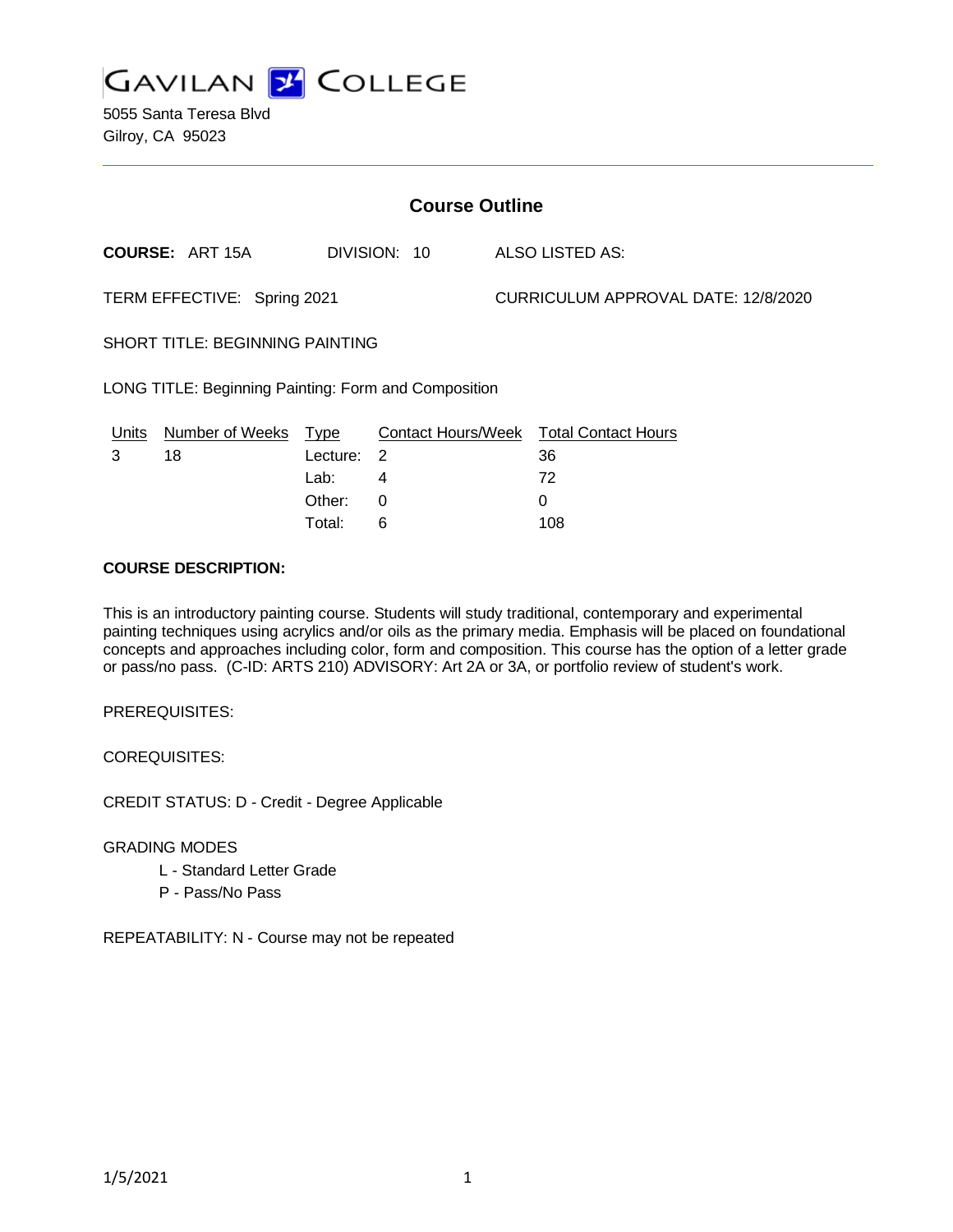SCHEDULE TYPES:

- 02 Lecture and/or discussion
- 03 Lecture/Laboratory
- 04 Laboratory/Studio/Activity
- 047 Laboratory LEH 0.7
- 05 Hybrid
- 71 Dist. Ed Internet Simultaneous
- 72 Dist. Ed Internet Delayed
- 73 Dist. Ed Internet Delayed LAB
- 737 Dist. Ed Internet LAB-LEH 0.7

## **STUDENT LEARNING OUTCOMES:**

By the end of this course, a student should:

1. Demonstrate glazing formulas and techniques in oil and acrylic paints; information to be applied to still life and landscape.

2. Identify and apply composition and design elements/theory by integrating the various drawing processes and materials.

3. Demonstrate and apply a variety of spatial illusion techniques including: color theory and atmospheric perspective

4. Identify on a test the terms, techniques and theories of acrylic and oil painting

5. Successfully integrate the relationship of form and content in oil and acrylic paint media related to objective and subjective sources.

6. Demonstrate and apply the historical and contemporary of the oil and acrylic painting process and its materials

7. Articulate verbally and in written reports, documented rationale for the sources, ideas and inspirations behind his/her paintings.

8. Analyze and critique verbally and in written form his/her artworks and the works of others in classroom critique sessions

### **CONTENT, STUDENT PERFORMANCE OBJECTIVES, OUT-OF-CLASS ASSIGNMENTS**

Curriculum Approval Date: 12/8/2020

LECTURE CONTENT: LECTURE: 2 HOURS Introduction to painting \*basic color theory Exercises mixing colors; creating gradations Create a series of small color study paintings demonstrating complimentary and contrasting colors.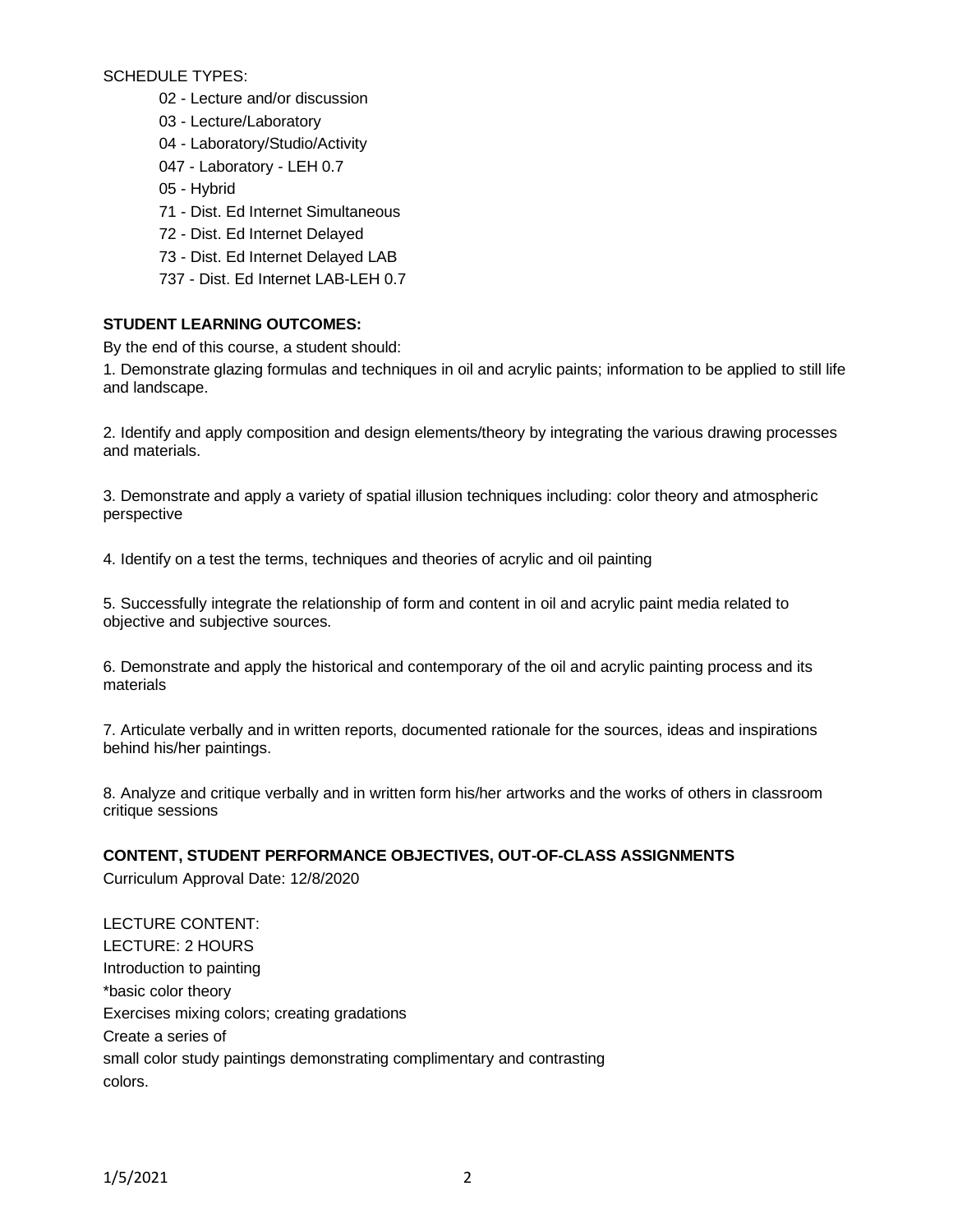Student Performance Objectives: Students analyze, demonstrate and apply painting techniques and concepts introduced by creating complimentary color paintings, participating in class discussions pertaining to individual and peer paintings, and written responses as assigned. LECTURE: 2 HOURS Color as Expression \*basic color theory-continued Students analyze, demonstrate and apply painting techniques and concepts introduced by creating expressive color paintings, participating in class discussions pertaining to individual and peer paintings, and written responses as assigned. LECTURE: 2 HOURS \*Introduction to traditional and contemporary painting techniques and materials \*Describe the still life project and show examples of student work, CD/DVD images, video, slides, textbook, and design artifacts that use still lifes. \*Demonstrate the use of tools and materials that are used for creating still life paintings. \*Describe particular material and conceptual problems associated with still lifes. \*Demonstrate ways to correct for compositional problems. LECTURE: 2 HOURS \*Introduction to traditional and contemporary painting techniques and materials used to establish foreground, middle ground and background. \*Describe the still life project and show examples of student work, CD/DVD images, video, slides, textbook, and design artifacts that emphasize foreground and background. \*Describe particular material and conceptual problems associated with foregrounds and backgrounds. \*Demonstrate ways to correct compositional problems. LECTURE: 2 HOURS \*Introduction to Form in Painting \*Describe the Form project and show examples of student work, CD/DVD images, video, slides, textbook, and design artifacts that use form

effectively.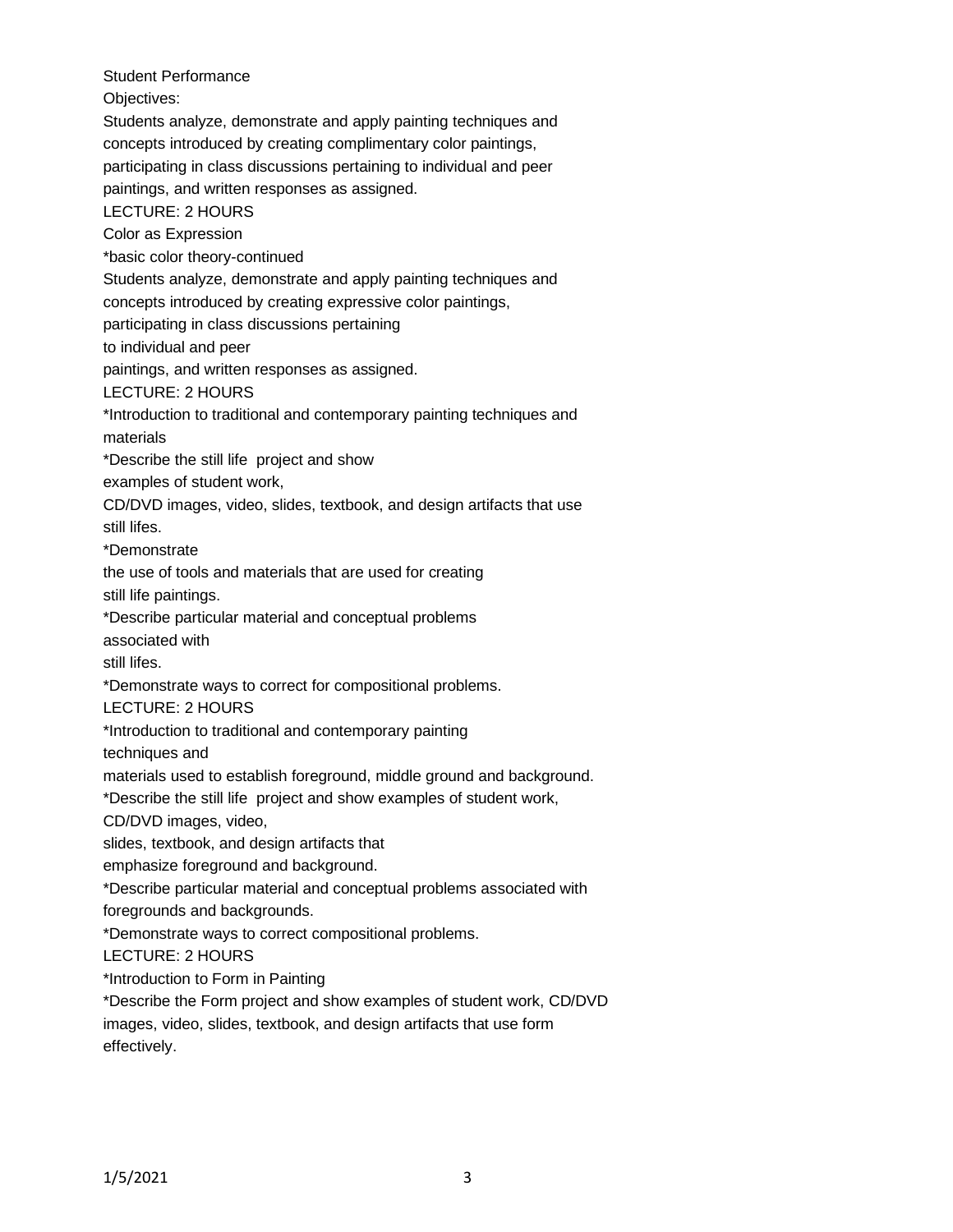\*Demonstrate the use of tools and materials that are used for creating the illusion of form in painting. \*Describe particular material and conceptual problems that may arise. \*Demonstrate ways to correct form problems. LECTURE: 2 HOURS Describe and demonstrate the use of Chiaroscuro; light/dark contrast Describe the chiaroscuro project. Show examples of student work, CD/DVD images, video, slides, textbook, and painting processes that use chiaroscuro. Demonstrate the use of tools and materials that are used for creating paintings using chiaroscuro. Describe particular material and conceptual problems associated with chiaroscuro Demonstrate ways to correct for chiaroscuro problems. LECTURE: 2 HOURS Describe and demonstrate the use of the expressive uses of value in painting Describe the Expressive Value project. Show examples of student work, video, slides, textbook, and painting processes that use expressive value. Demonstrate the use of tools and materials that are used for creating paintings using expressive value. Describe particular material and conceptual problems associated with expressive value. Demonstrate ways to correct for expressive value problems. LECTURE: 2 HOURS \*Introduction glazing/wash techniques as a modeling tool. \*Describe the Glazing project and show examples of student work, CD/DVD images, video, slides, textbook, and design artifacts that use glazing to create form. \*Demonstrate the use of tools and materials that are used for creating glazes and transparencies in painting. \*Describe particular material and conceptual problems that may arise. \*Demonstrate ways to correct glazing problems. LECTURE: 2 HOURS \*Introduction Impasto techniques as an expressive tool. \*Describe the Impasto project and show examples of student work, video, slides, textbook, and design artifacts that use impasto for an expressive effect. \*Demonstrate the use of tools and materials that are used for using impasto in painting.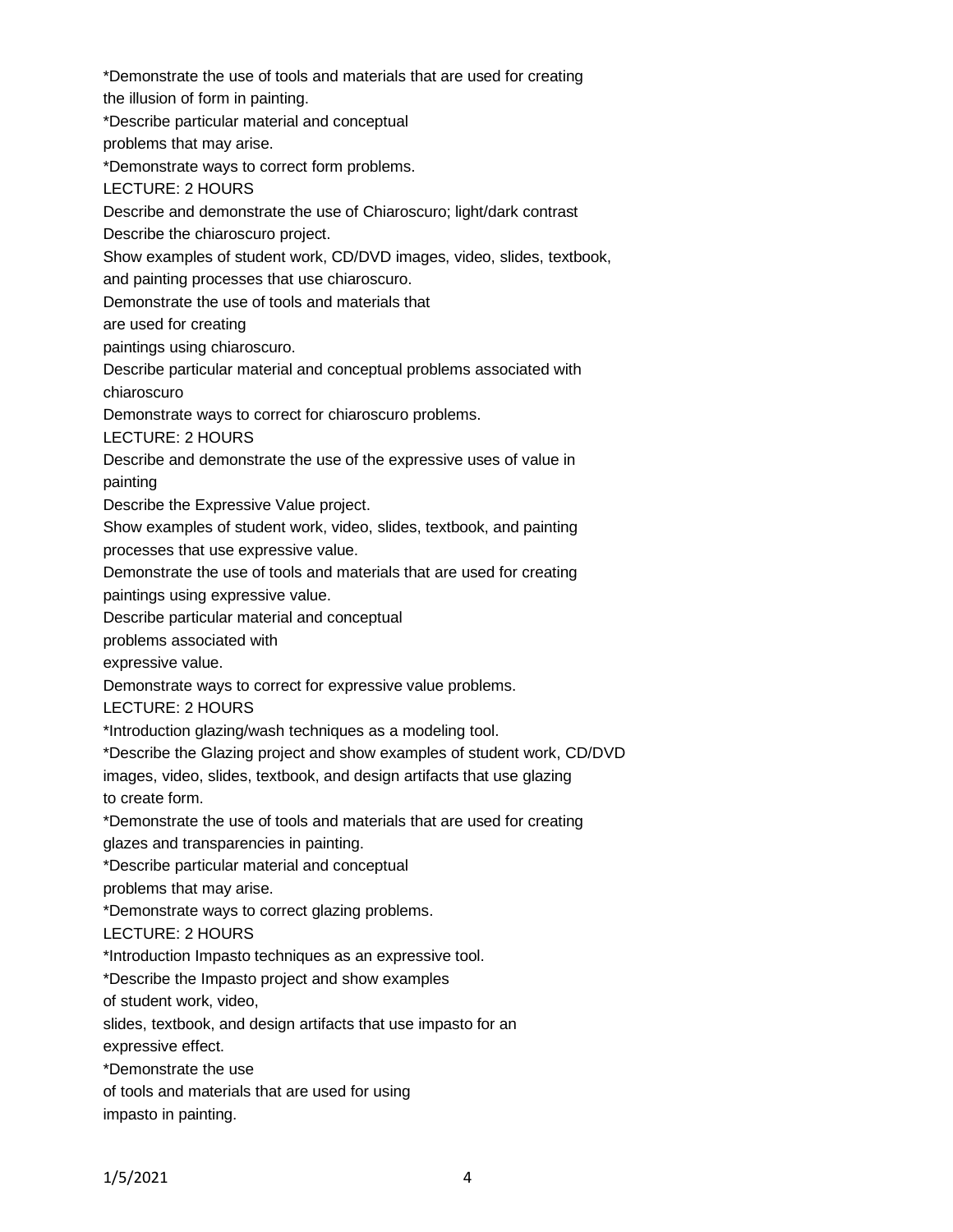\*Describe particular material and conceptual problems that may arise. \*Demonstrate ways to correct impasto problems. LECTURE: 2 HOURS \*Describe and demonstrate the use of texture in painting \*Describe the texture project. \*Show examples of student work, video, slides, textbook, and painting processes that use texture. \*Demonstrate the use of tools and materials that are used for creating paintings using texture. \*Describe particular material and conceptual problems associated with texture \*Demonstrate ways to correct for texture paint problems. LECTURE: 2 HOURS Describe and demonstrate the use of Invented, Conventional and Symbolic **Texture** Describe the symbolic texture project. Show examples of student work, video, slides, textbook, and painting processes that use symbolic and invented texture. Demonstrate the use of tools and materials that are used for creating paintings using symbolic and invented texture. Describe particular material and conceptual problems associated with symbolic and invented texture. Demonstrate ways to correct for symbolic and invented texture problems. Lab: LECTURE: 2 HOURS Describe and demonstrate the use of Spatial Illusion in painting Describe the Spatial Illusion project. Show examples of student work, CD/DVD images, video, slides, textbook, and painting processes that use spatial illusion. Demonstrate the use of tools and materials that are used for creating paintings using spatial illusion. Describe particular material and conceptual problems associated with spatial illusion. Demonstrate ways to correct for spatial illusion problems. LECTURE: 2 HOURS Describe and demonstrate the use of aerial perspective in painting.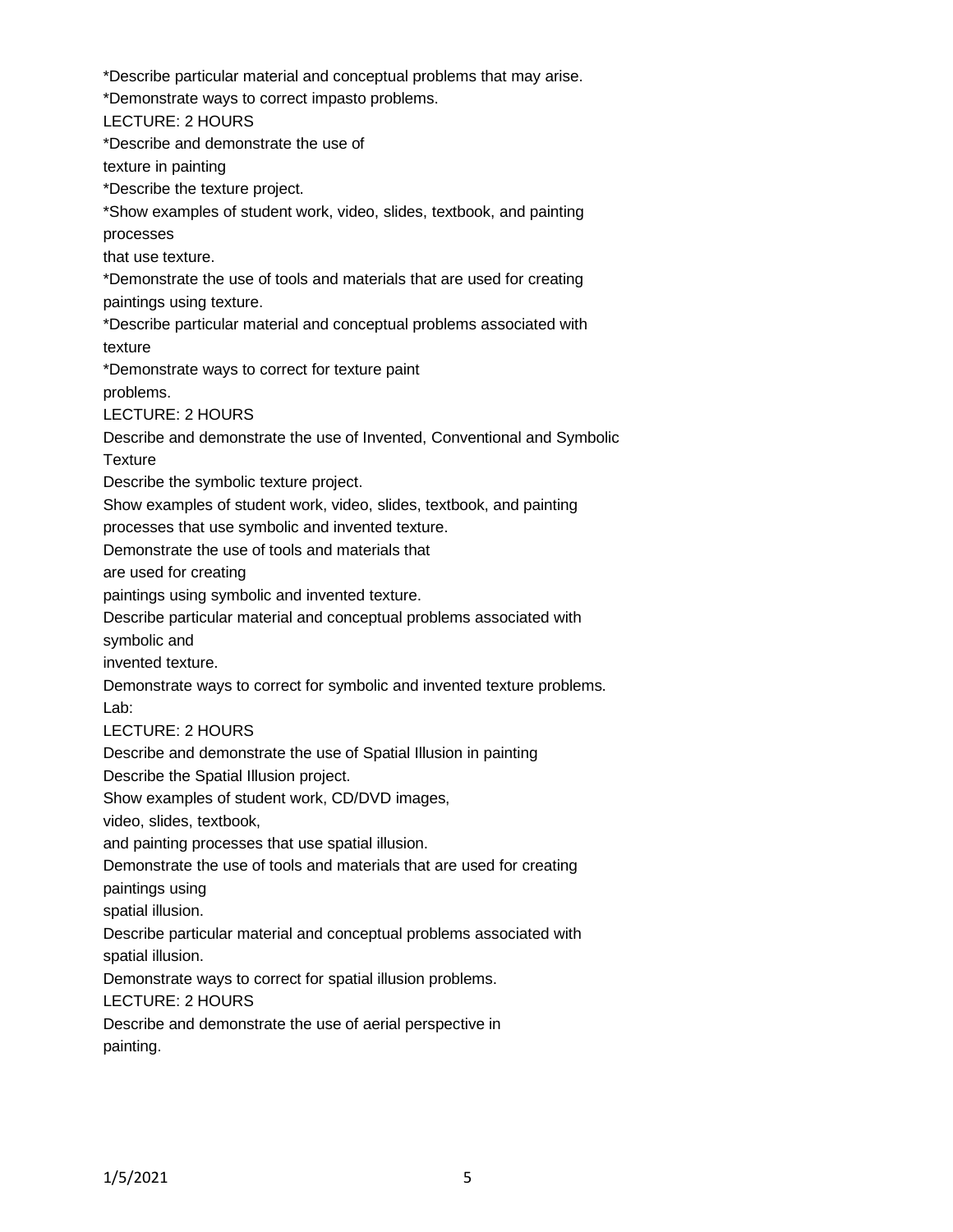Describe the Aerial Perspective project. Show examples of student work, CD/DVD images, video, slides, textbook, and painting processes that use aerial perspective. Demonstrate the use of tools and materials that are used for creating paintings using aerial perspective. Describe particular material and conceptual problems associated with aerial perspective. Demonstrate ways to correct for aerial perspective problems. LECTURE: 2 HOURS Describe and demonstrate the use of pattern and repetition as a compositional tool. Describe the Pattern project. Show examples of student work, CD/DVD images, video, slides, textbook, and painting processes that use pattern. Demonstrate the use of tools and materials that are used for creating paintings using pattern. Describe particular material and conceptual problems associated with pattern and repetition. Demonstrate ways to correct for pattern and repetition problems. LECTURE: 2 HOURS Describe and demonstrate the use of subjective sources in painting Describe the Subjective project. Show examples of student work, CD/DVD images, video, slides, textbook, and painting processes that use subjective sources. Demonstrate the use of tools and materials that are used for creating paintings with a subjective source. LECTURE: 2 HOURS Describe and demonstrate the use of landscape in painting Describe the landscape project. Show examples of student work, CD/DVD images, video, slides, textbook, and painting processes that use landscape. Demonstrate the use of tools and materials that are used for creating paintings using landscape as a subject matter. Describe particular material and conceptual problems associated with landscape. 2 HOURS Final Critiques and Presentation of Artwork; written exam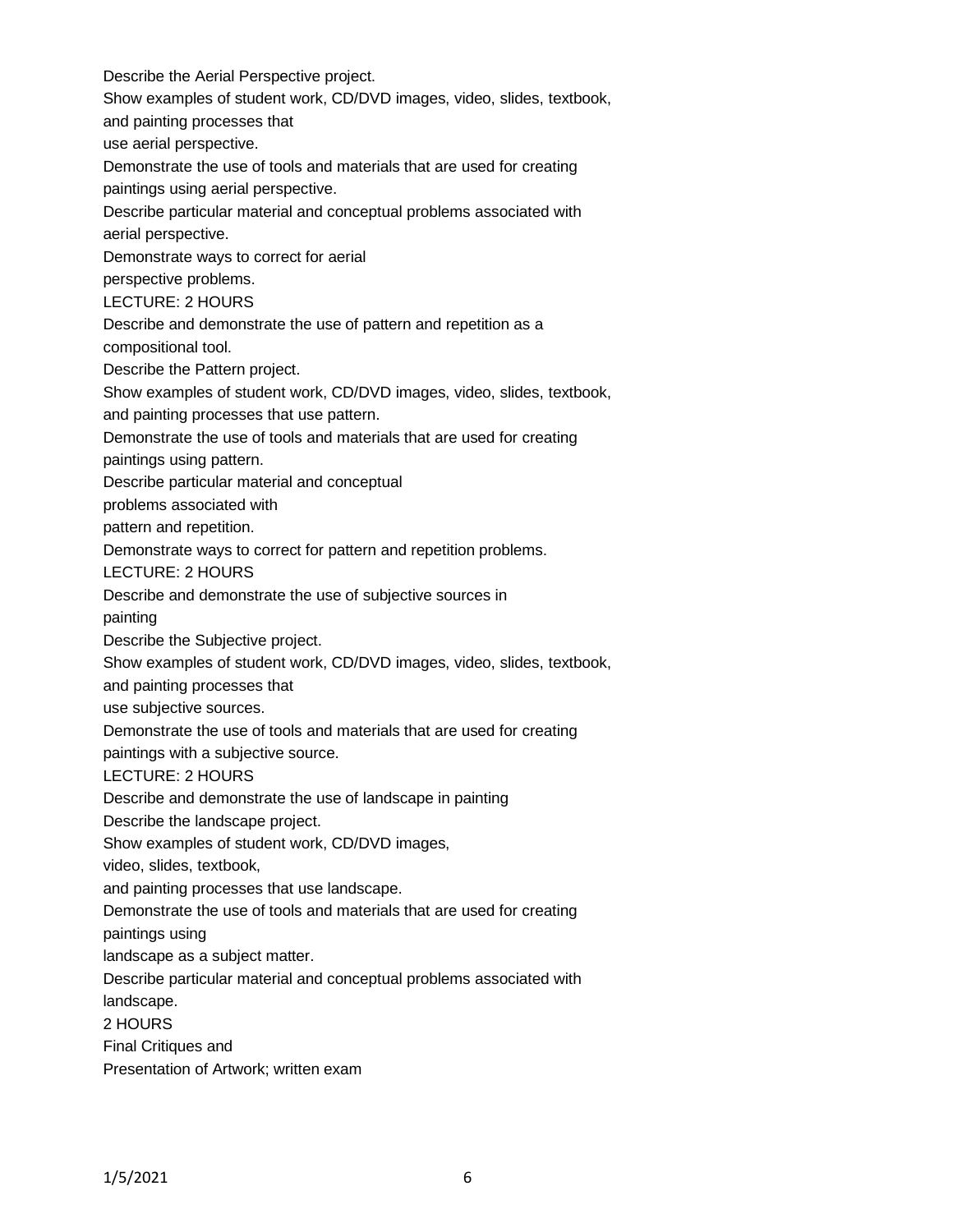# LAB CONTENT:

LAB: 4 HOURS

Exercises mixing colors; creating gradations

Create a series of

small color study paintings demonstrating complimentary and contrasting colors.

Student Performance

Objectives:

Students analyze, demonstrate and apply painting techniques and concepts introduced by creating complimentary color paintings,

participating in class discussions pertaining to individual and peer

paintings, and written responses as assigned.

LAB: 4 HOURS

Work on preliminary sketches for still life paintings.

Reading assignment from textbook and/or handouts that addresses still lifes and composition.

Student Performance Objectives:

Students analyze, demonstrate and apply painting techniques and

concepts introduced by creating still life

paintings, participating in

class discussions pertaining to individual and peer paintings, and

written responses as assigned.

LAB: 4 HOURS

Work on exercises and still life paintings.

Critique and discussion of student paintings.

Work on preliminary sketches for still life paintings.

Reading assignment from textbook and/or handouts that addresses still

lifes and composition.

Student Performance Objectives:

Students analyze, demonstrate and apply painting techniques and

concepts introduced by creating still life

paintings, participating in

class discussions pertaining to individual and peer paintings, and

written responses as assigned.

LAB: 4 HOURS

Work on exercises and still life paintings.

Critique and discussion of student paintings.

Work on preliminary sketches for still life paintings.

Reading assignment from textbook and/or handouts that addresses still lifes and composition.

Student Performance Objectives:

Students analyze, demonstrate and apply painting techniques and concepts introduced by creating still life

paintings with a strong

foreground and background, participating in class discussions

pertaining to individual and peer paintings, and written responses as assigned.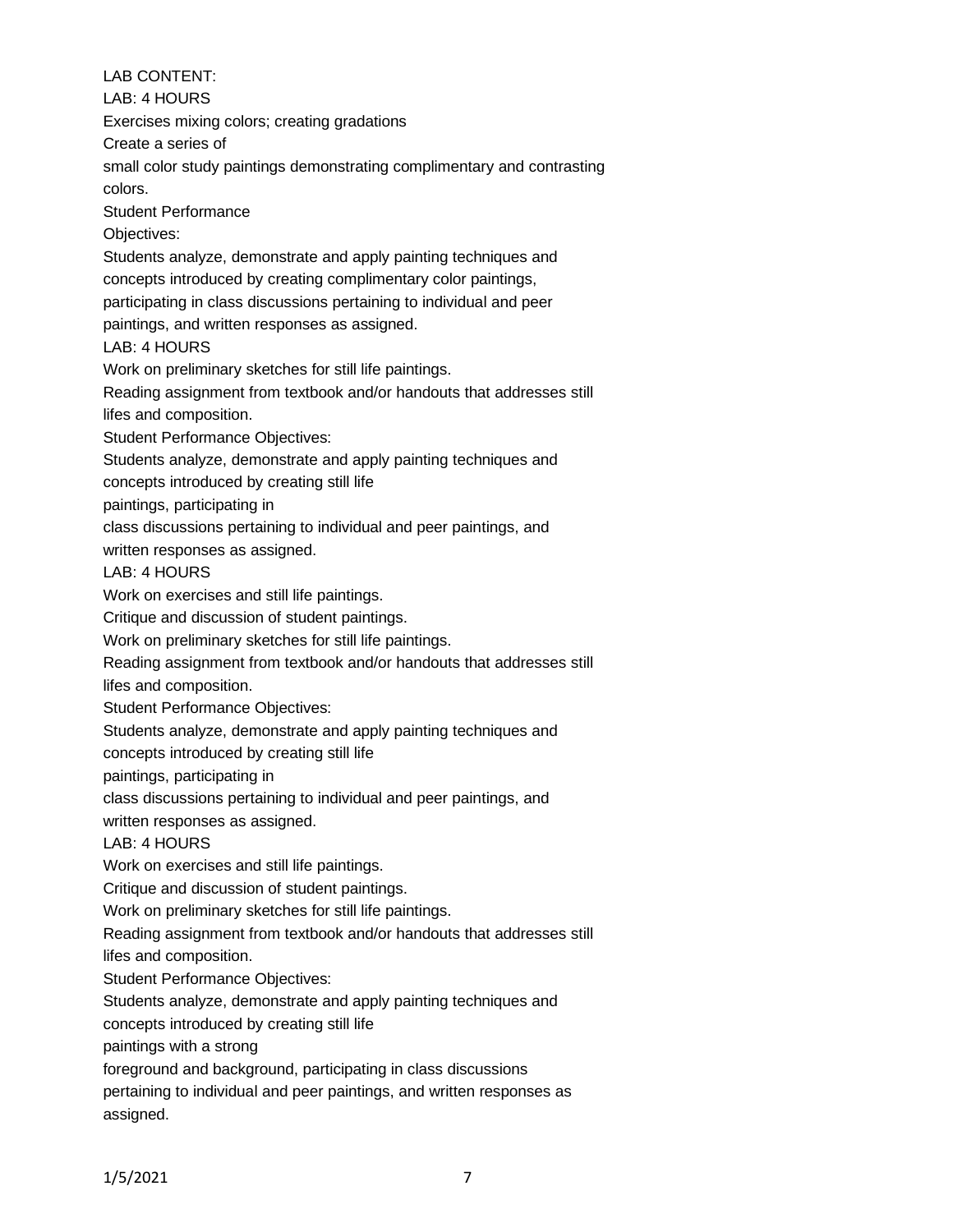LAB: 4 HOURS Work on exercises and paintings. Critique and discussion of student paintings. Work on preliminary sketches for form emphasis in paintings. Reading assignment from textbook and/or handouts that addresses form and composition. Student Performance Objectives: Students analyze, demonstrate and apply painting techniques and concepts introduced by creating paintings that use form as an underlying structure; participating in class discussions pertaining to individual peer paintings; written responses as assigned. LAB: 4 HOURS Work on exercises and chiaroscuro paintings. Critique and discussion of student paintings. Work on preliminary sketches for chiaroscuro paintings Reading assignment from textbook and/or handouts that addresses chiaroscuro. **Student** Performance Objectives: Students analyze, demonstrate and apply painting techniques and concepts introduced by creating chiaroscuro paintings, participating in class discussions pertaining to individual and peer paintings, and written responses as assigned. LAB: 4 HOURS Work on exercises and expressive value paintings. Critique and discussion of student paintings. Work on preliminary sketches for expressive value paintings. Reading assignment from textbook and/or handouts that addresses expressive value. Student Performance Objectives: Students analyze, demonstrate and apply painting techniques and concepts introduced by creating expressive value paintings, participating in class discussions pertaining to individual and peer drawings, and written responses as assigned. LAB: 4 HOURS Work on exercises and paintings. Critique and discussion of student paintings. Work on preliminary sketches for paintings with glazing emphasis Reading assignment from textbook and/or handouts that addresses glazing

and form.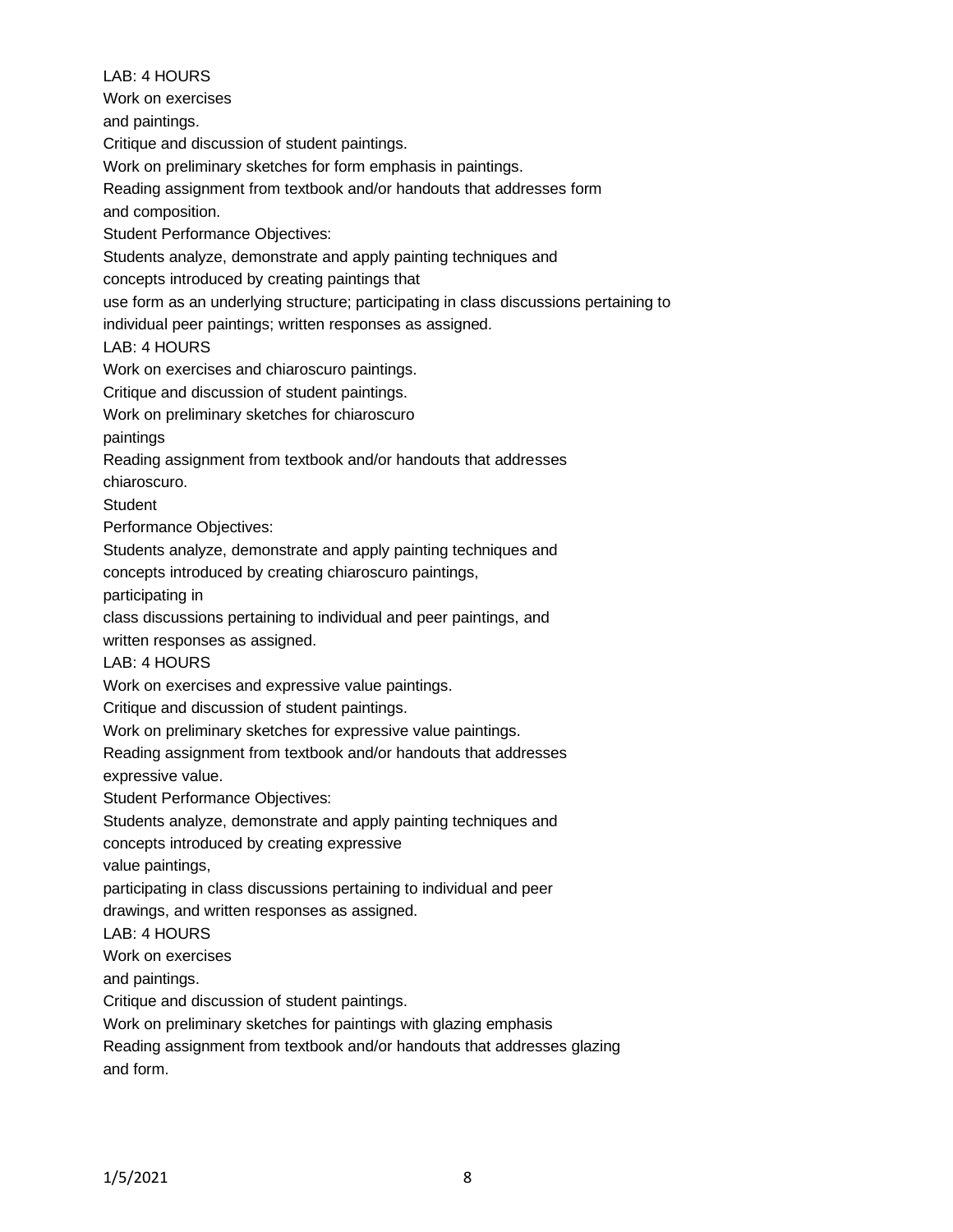Student Performance Objectives: Students analyze, demonstrate and apply painting techniques and concepts introduced by creating paintings that use glazes to create form; participating in class discussions pertaining to individual peer paintings; written responses as assigned. LAB: 4 HOURS Work on exercises and paintings. Critique and discussion of student paintings. Work on preliminary sketches for paintings using expressive impasto techniques Reading assignment from textbook and/or handouts that addresses impasto techniques and approaches. Student Performance Objectives: Students analyze, demonstrate and apply painting techniques and concepts introduced by creating paintings that use impasto to create expressive paintings; participating in class discussions pertaining to individual peer paintings; written responses as assigned. LAB: 4 HOURS Work on exercises and texture paintings. Critique and discussion of student paintings. Work on preliminary sketches for texture paintings. Reading assignment from textbook and/or handouts that addresses texture. Student Performance Objectives: Students analyze, demonstrate and apply painting techniques and concepts introduced by creating texture paintings, participating in class discussions pertaining to individual and peer paintings, and written responses as assigned. LAB: 4 HOURS Work on exercises and Symbolic and Invented Textures paintings. Critique and discussion of student paintings. Work on preliminary sketches for the Symbolic and Invented texture paintings Reading assignment from textbook and/or handouts that addresses Symbolic and Invented texture.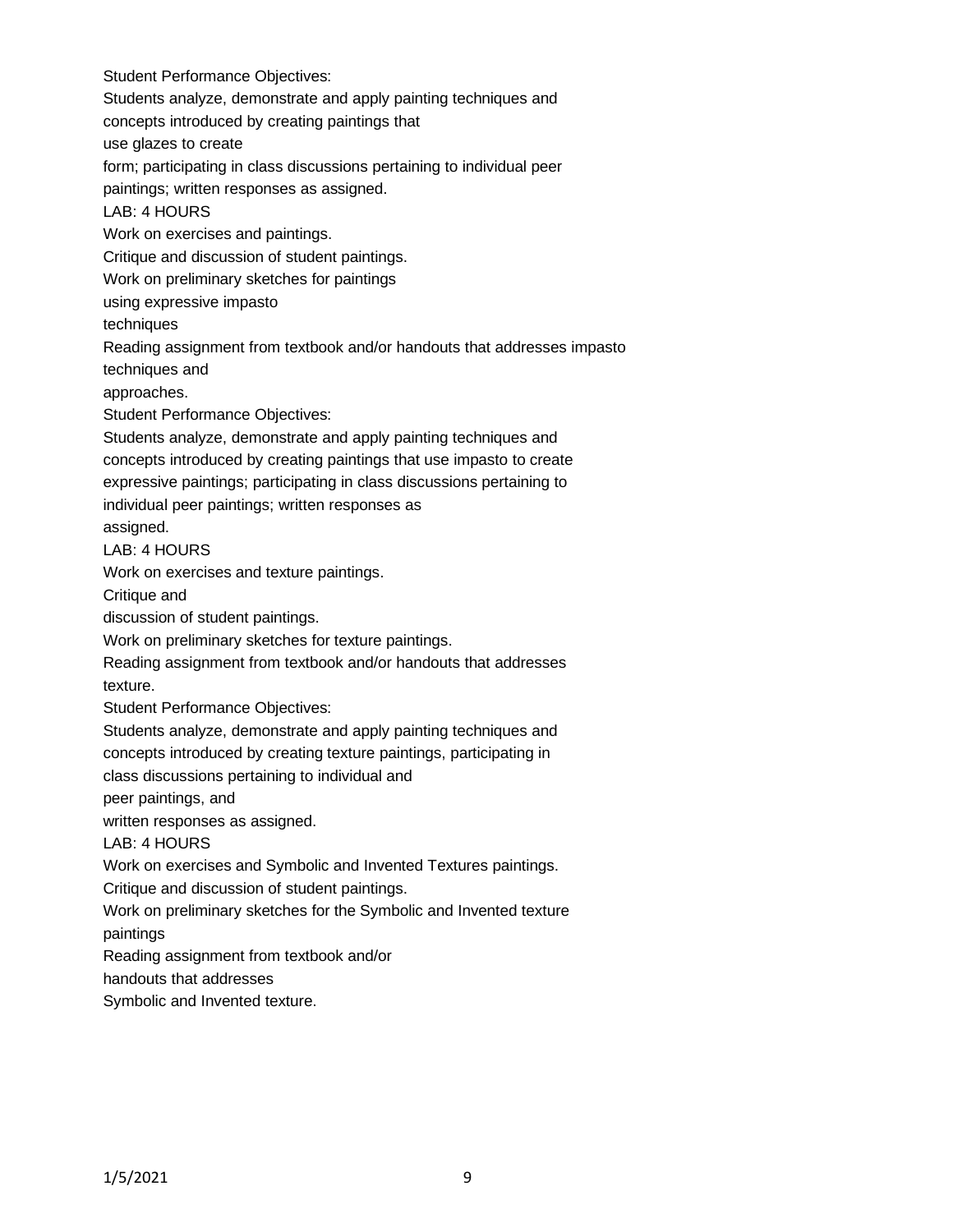Student Performance Objectives: **Students** analyze, demonstrate and apply painting techniques and concepts introduced by creating symbolic and invented texture paintings, participating in class discussions pertaining to individual and peer paintings, and written responses as assigned. LAB: 4 HOURS Work on exercises and spatial illusion paintings. Critique and discussion of student paintings. Work on preliminary sketches for spatial illusion paintings. Reading assignment from textbook and/or handouts that addresses spatial illusion. Student Performance Objectives: Students analyze, demonstrate and apply painting techniques and concepts introduced by creating spatial illusion paintings, participating in class discussions pertaining to individual and peer paintings, and written responses as assigned. LAB: 4 HOURS Work on exercises and aerial perspective paintings. **Critique** and discussion of student paintings. Work on preliminary sketches for aerial perspective paintings. Reading assignment from textbook and/or handouts that addresses aerial perspective. Student Performance Objectives: Students analyze, demonstrate and apply painting techniques and concepts introduced by creating aerial perspective paintings, participating in class discussions pertaining to individual and peer paintings, and written responses as assigned. LAB: 4 HOURS Work on exercises and pattern paintings. Critique and discussion of student paintings. Work on preliminary sketches for pattern and repetition paintings. Reading assignment from textbook and/or handouts that addresses pattern and repetition. Student Performance Objectives: Students analyze, demonstrate and apply painting techniques and concepts introduced by creating pattern and repetition paintings, participating in class discussions pertaining to individual and peer

paintings, and written responses as assigned.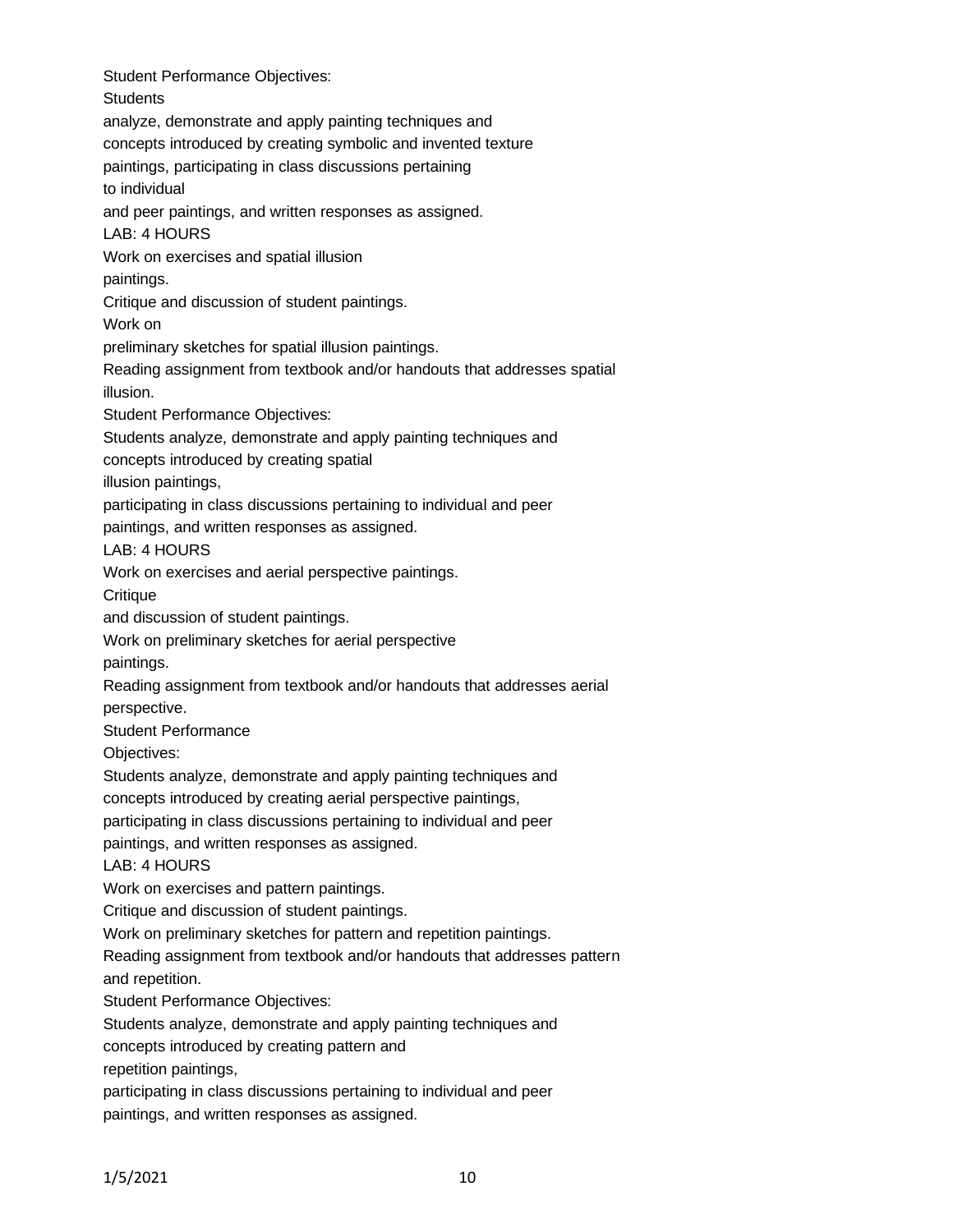### LAB: 4 HOURS

Work on exercises and subjective source paintings.

Critique and discussion of student paintings.

Work on preliminary sketches for subjective source paintings.

Reading assignment from textbook and/or

handouts that addresses

subjective content in painting.

Student Performance Objectives:

**Students** 

analyze, demonstrate and apply painting techniques and

concepts introduced by creating subjective source paintings,

participating in class discussions pertaining to

individual and peer

paintings, and written responses as assigned.

LAB: 4 HOURS

Work on exercises and landscape paintings.

Critique and discussion of student paintings.

Work on preliminary sketches for landscape paintings.

Reading assignment from textbook and/or

handouts that addresses

landscape techniques.

Student Performance Objectives:

**Students** 

analyze, demonstrate and apply paintings techniques and

concepts introduced by creating a landscape painting on site,

participating in class discussions pertaining to

individual and peer

paintings, and written responses as assigned.

2 HOURS

Final Critiques and

Presentation of Artwork; written exam

### **METHODS OF INSTRUCTION:**

Lecture, video, digital presentations, Internet, examples, demonstrations, lab exercises, critiques and class discussions.

## **OUT OF CLASS ASSIGNMENTS:**

Out of Class Assignments Required Outside Hours: 28 Assignment Description: Students will read and study from the required text and assigned articles. Required Outside Hours: 20 Assignment Description: Students will write weekly reading summaries and a final research paper. Required Outside Hours: 24 Assignment Description: Student will engage in the creative process relevant to the artistic era being studied.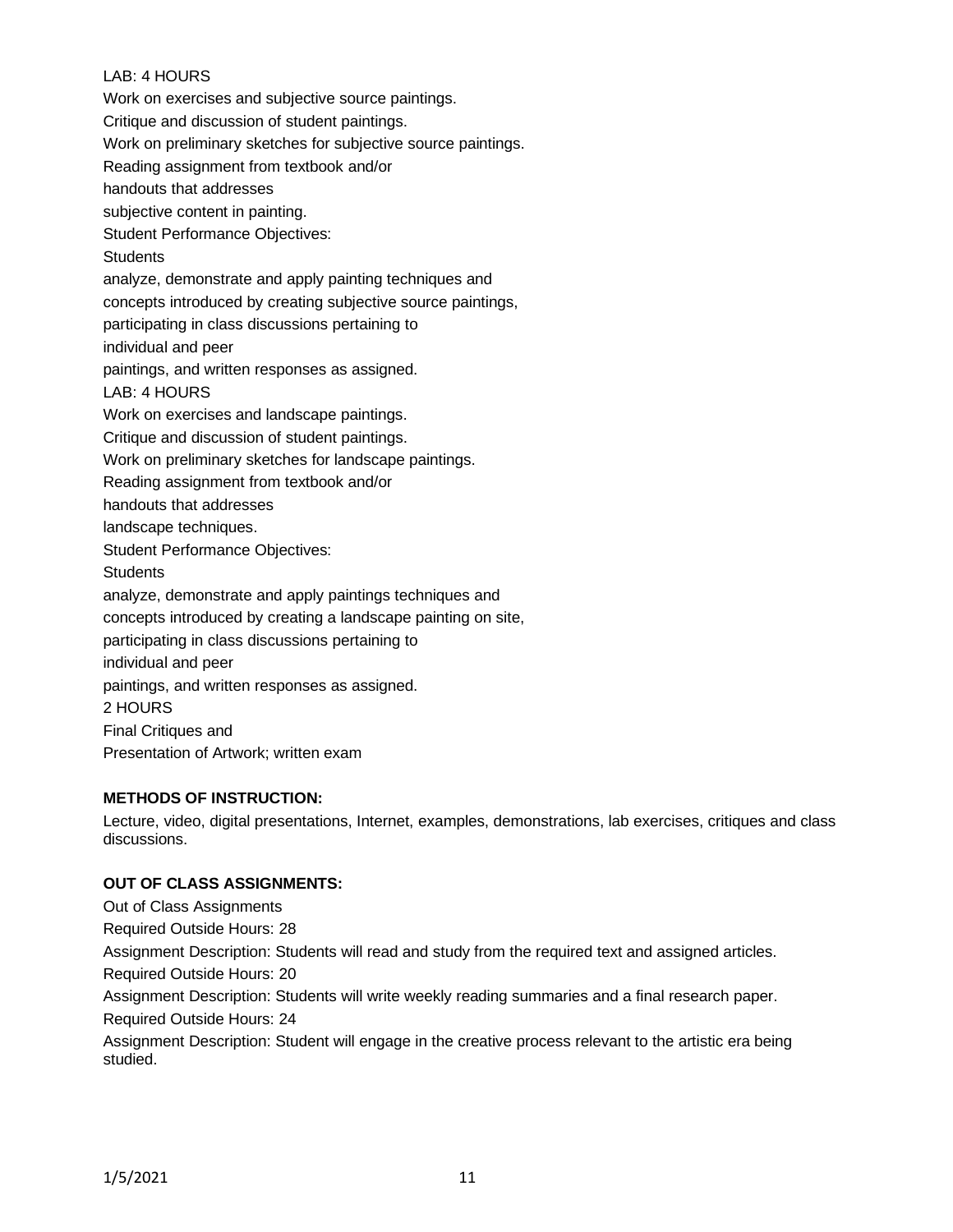## **METHODS OF EVALUATION:**

Writing assignments Percent of total grade: 10.00 % Writing assignments: 10% - 20% Written homework Term papers Other: Visual journal entries and notes for each project Problem-solving assignments Percent of total grade: 10.00 % Problem-solving demonstrations: 10% - 20% Lab reports Other: painting Skill demonstrations Percent of total grade: 10.00 % Skill demonstrations: 10% - 20% Class performance Field work Objective examinations Percent of total grade: 10.00 % Objective examinations: 10% - 20% Multiple choice True/false Matching items Completion Other methods of evaluation Percent of total grade: 40.00 % Other methods of evaluation: 40% - 50% Cumulative portfolio of paintings and sketches demonstrating an understanding and application of the painting techniques/concepts introduced

## **REPRESENTATIVE TEXTBOOKS:**

Paul Zelanski. Color.. Belmont, CA: Cengage Learning,2017. Reading Level of Text, Grade: Reading level of text, Grade: 13+ Verified by: Verified by:Arturo Rosette